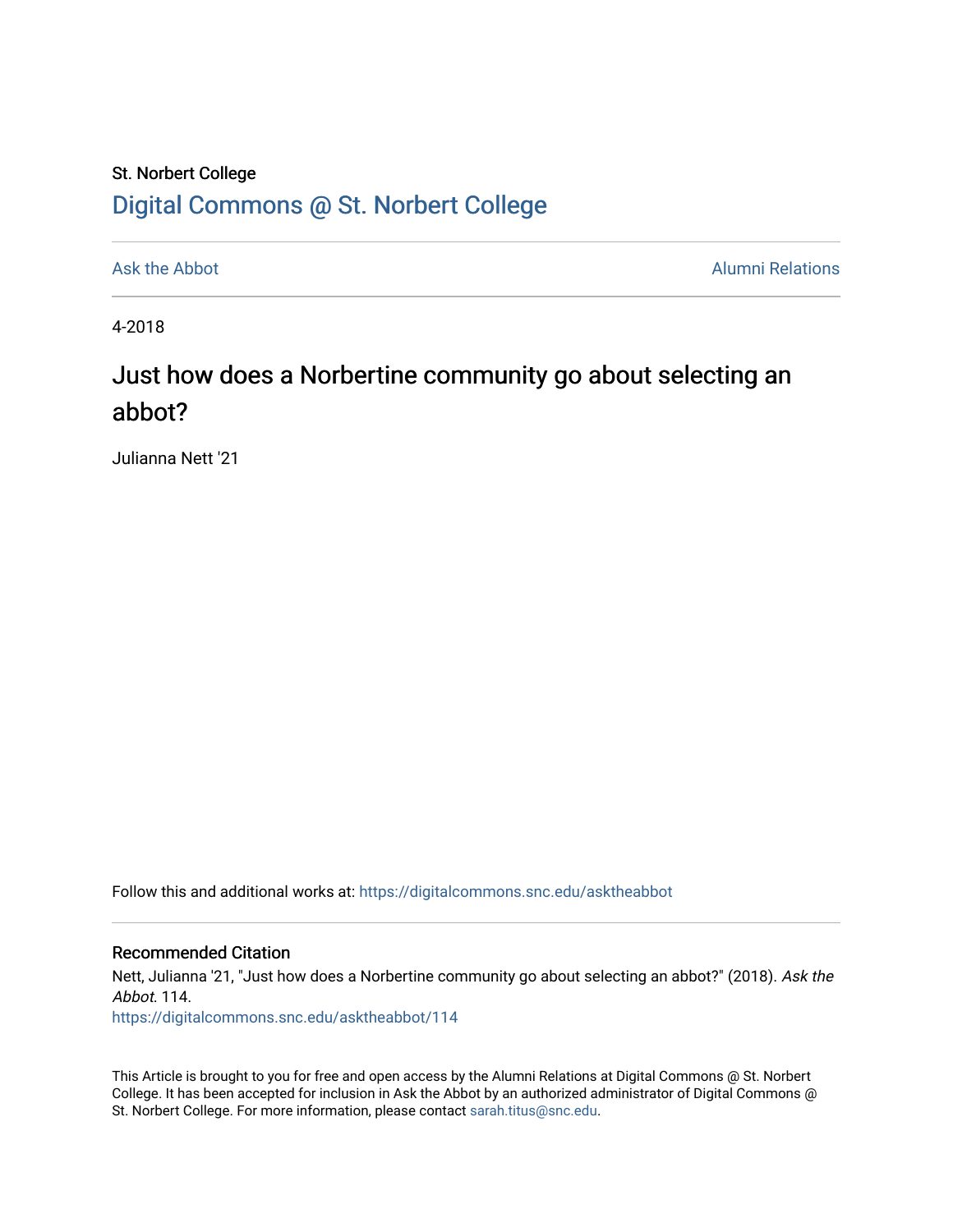

[Academics](https://www.snc.edu/academics) [Admission](https://www.snc.edu/admission) [Campus Life](https://www.snc.edu/campuslife) [Living Norbertine](https://www.snc.edu/livingnorbertine) [Athletics](https://www.snc.edu/athletics) [About](https://www.snc.edu/about)

Q

Giving

to SNC

 $\ge$  [Alumni](https://www.snc.edu/alumni/)  $\ge$  [Ask the Abbot](https://www.snc.edu/alumni/abbot/)  $\ge$  April 2018 合

### [Alumni](https://www.snc.edu/alumni/index.html)

[Events & Reunions](https://www.snc.edu/alumni/event/index.html) [Behind the Arch](https://www.snc.edu/alumni/event/behindthearch/) [Benefits and Services](https://www.snc.edu/alumni/benefits.html) [Get Involved](https://www.snc.edu/alumni/getinvolved.html) [Give to SNC](http://giving.snc.edu/) [Alumni Awards](https://www.snc.edu/alumni/awards/index.html) [Knight Lights](https://www.snc.edu/alumni/knightlights/index.html) [Alumni-Owned](https://www.snc.edu/alumni/directory/index.html) [Businesses Network](https://www.snc.edu/alumni/directory/index.html) [Alumni Board](https://www.snc.edu/alumni/alumniboard.html) [Student Alumni](https://www.snc.edu/alumni/saa.html) [Ambassadors](https://www.snc.edu/alumni/saa.html) [Staff](https://www.snc.edu/alumni/contactus.html)

# April 2018 Question:

Dear Abbot Pennings,

Just how does a Norbertine community go about selecting an abbot?

Julianna Nett '21

#### Answer:

Dearest Julianna,

I am willing to predict that a vast majority of my readers are not aware of the intricacies associated with the Norbertine abbatial elections. It's always a delight for me have the chance to share the ways of our cherished life in community, and to reflect on how those ways have, judiciously, changed over the years. You see, back in my active days, abbots were elected for life. But in 1970, the worldwide Norbertine order established options for terms.

Before an election is held, all solemn professed members of an abbey (brothers and priests alike) must first agree to one of the following three terms for the next abbot: for life, for a specific number of years, or for a fixed 9- to 12-year term. Should the solemn professed select one of the latter two options, the newly elected abbot would be eligible for re-election when his first term ends. Voting eligibility, too, rests with these solemn professed – those who have pledged themselves to Christ and to the order for life.



#### Ask the Abbot

As the founder of St. Norbert College, and having a prime seat in the center of campus throughout the years, I, Abbot Bernard Pennings, hold the answers to many of your burning questions about the college. [Submit Your Question](https://www.snc.edu/alumni/abbot/index.html)

In order to be considered as a candidate, one must be a